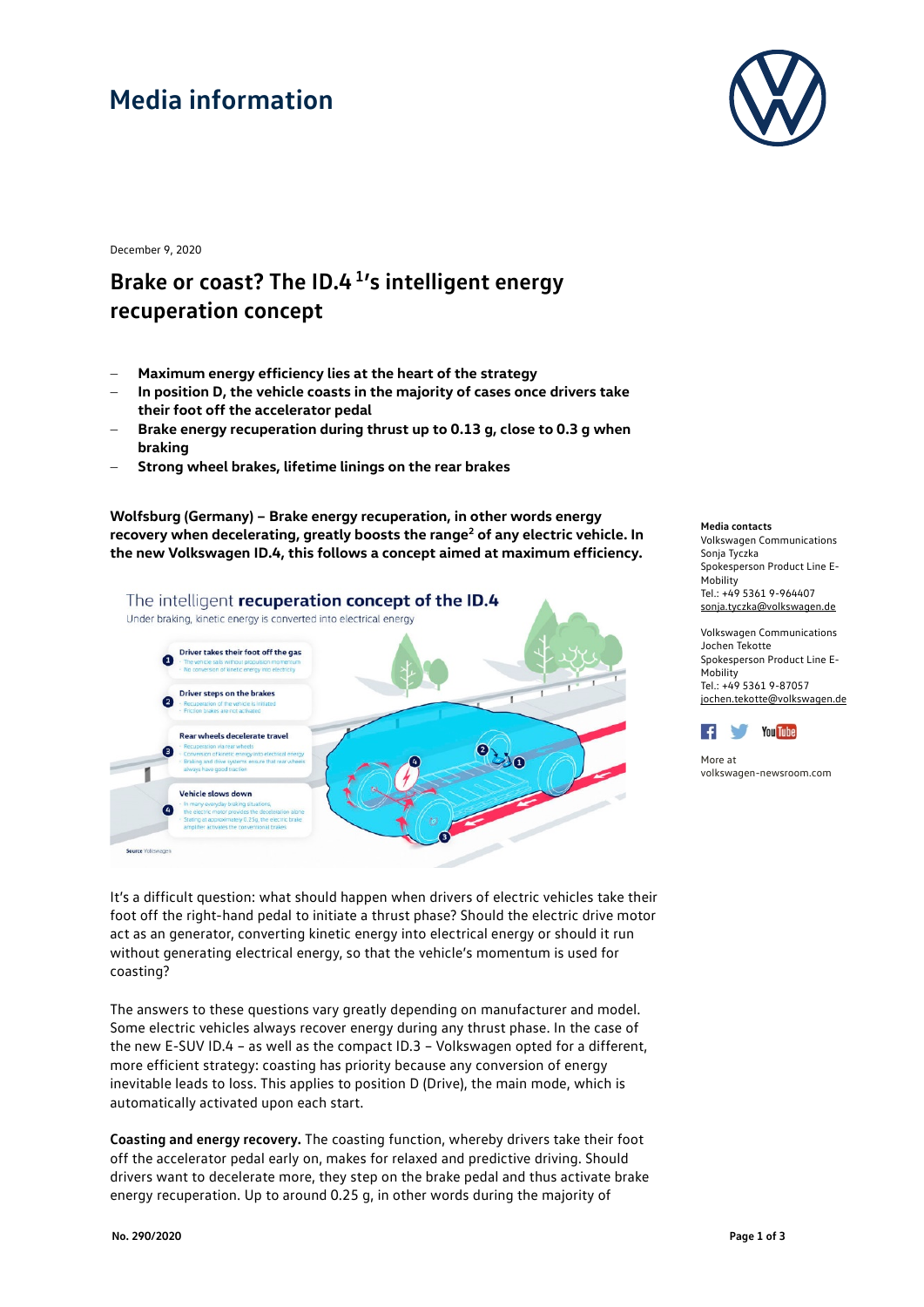## **Media information**



everyday braking manoeuvres, the electric drive motor performs the braking alone, while the electric brake servo only activates the wheel brakes in situations demanding more deceleration. The transition from generator-based to hydraulic braking goes almost unnoticed – thanks to highly accurate and swift brake and drive system control. These systems also make sure that the rear wheels, where brake energy recuperation takes place, always have a sufficient amount of grip.

**Efficiency as standard.** Each ID.4 features predictive Eco Assistance as standard. It analyses data from the navigation system and vehicle sensors to provide drivers with effective support in driving efficiently and in a relaxed way. Once the ID.4 approaches a zone requiring slow speeds – such as built-up areas, junctions or bends – Eco Assistance notifies drivers to take their foot off the accelerator pedal. From this moment on, the system manages optimum coasting and energy recovery without drivers having to intervene. The car responds similarly when it approaches a vehicle ahead that is travelling at a lower speed.

**D or B.** Drivers can use the driving mode selector rocker switch on the display to change from position D to position B (Brake) at any time. In this mode, the ID.4's drive almost always recovers energy during thrust operation, but not up until the vehicle has come to a standstill. The limit has been set at 0.13 g – enough for clearly noticeable deceleration, yet insufficient to give the distinctive feeling of using merely the accelerator pedal to accelerate and brake the vehicle. This is intentional as Volkswagen does not want to irritate customers – effortless, intuitive operation is one of the vehicles' greatest strengths.

In some ID.4 models, drivers can rely on a second tool in addition to the driving mode selector to influence the decision between coasting and energy recuperation, namely driving profile selection (part of the Plus sports package). The Sport profile supports brake energy recuperation – also in position D, but not to the same extent as in B. In some situations the battery charge level also plays a part: after all, if it's fully charged, it can't store any more recovered energy.

**SUV of a new kind.** Sporty, yet comfortable driving in the ID.4: with its striking body design, it offers a large vehicle interior and cutting-edge solutions for controls, displays, infotainment and assist systems. The ID.4 is Volkswagen's first all-electric SUV and the brand's first electric world car. In December 2020, six models are being launched onto the world's largest market segment, the compact SUV class. Depending on customer wishes, the battery has an energy capacity of 52 or 77 kWh (net) with ranges up to 520 kilometres (WLTP)<sup>2</sup>. At the market launch, the electric drive motor generates either 125 kW (170 PS) or 150 kW (204 PS). Further motors will follow in 2021.

The future of mobility is electric. Following on from the ID.3<sup>3</sup>, the ID.4 is the second model within the ID. family. This new, unique product range enriches the brand's traditional product portfolio. The designation ID. is associated with intelligent design, identity and visionary technologies. The Volkswagen brand will invest eleven billion euros in electric mobility by 2024 as part of the Transform 2025+ strategy.